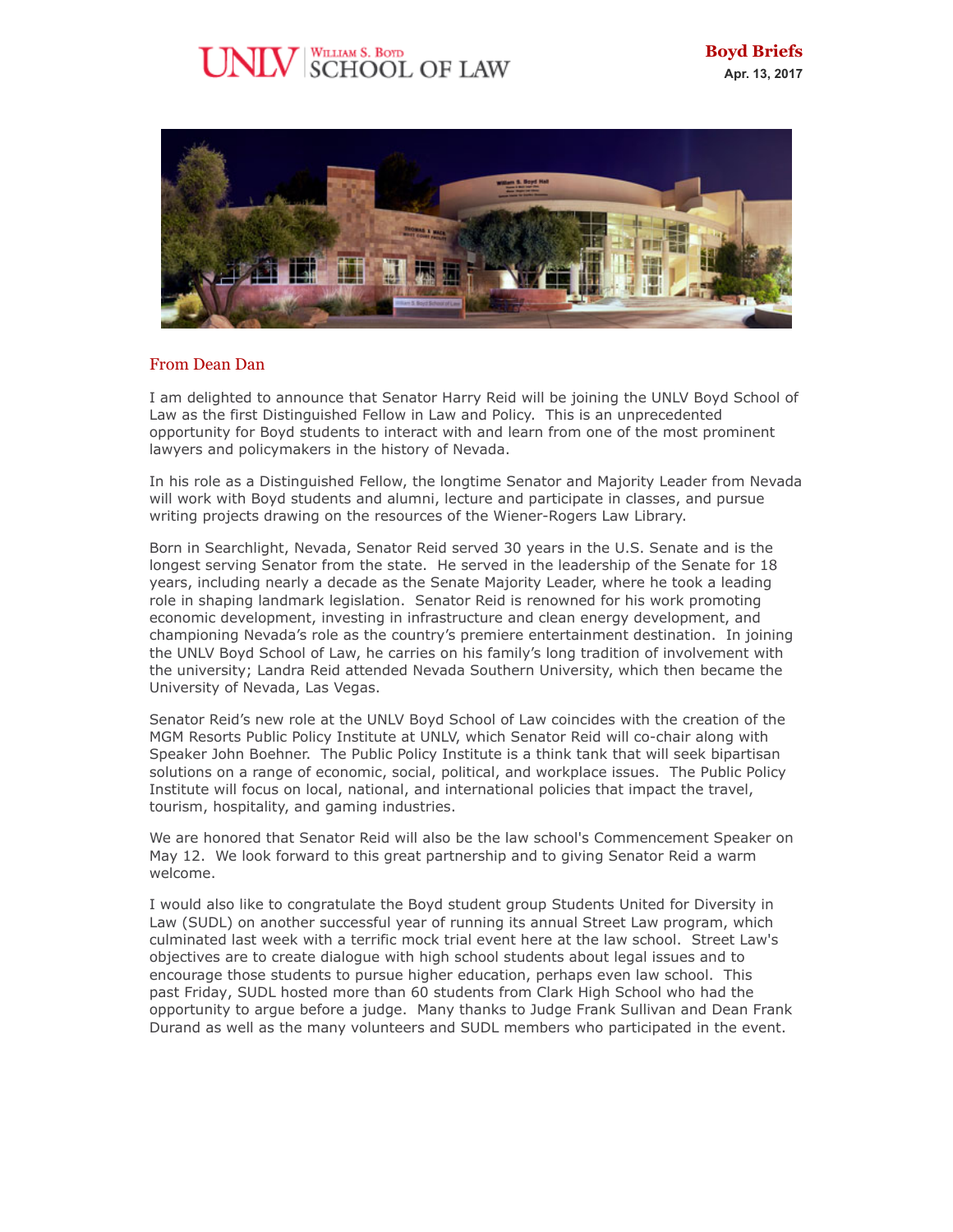



Dan

Dean & Richard J. Morgan Professor of Law [daniel.hamilton@unlv.edu](mailto:daniel.hamilton@unlv.edu) [facebook.com/DeanDanHamilton](http://r20.rs6.net/tn.jsp?f=001hu6mZ-r4pwInu2hXt_dE7ApMwbikuYJ_EQ1JSN_GURWFIVixJ8yWy5r6Zc8eSaTmmatdQfrMcfV8mDiFfoNRUz_xfJ4rwta_Xjr1nuAxckUnnkltOEaaNiCq6oFky5WvHQKWEGiWulykky9qPjBefBFq72KKxotg3FZp90DxVVI=&c=37ZOQu8EN2kmBxeBh2U4w3n3KMNz621K7LBJg4YdHjXn8iD7XOh5dg==&ch=U69Q1DVoTBxd_SaQRq9PiMJhvuW-8ywHRfeXTxj6d2aZHbrnRIRYGg==)

# **Faculty Spotlight: Ruben Garcia**

*Professor Ruben J. Garcia has been in legal education for over 15 years, the last six of them at Boyd, and he recently became the Associate Dean for Faculty Development and Research at the law school. He teaches Labor Law, Employment Law and Constitutional Law, among other courses. As Associate Dean, he is responsible for promoting the law school's faculty scholarship and research, and encouraging faculty exchanges with other schools. He recently helped to organize the [symposium](https://twitter.com/i/moments/850791179742359552) in honor of Professor Chris Blakesley. He is also Co-Director with Professor*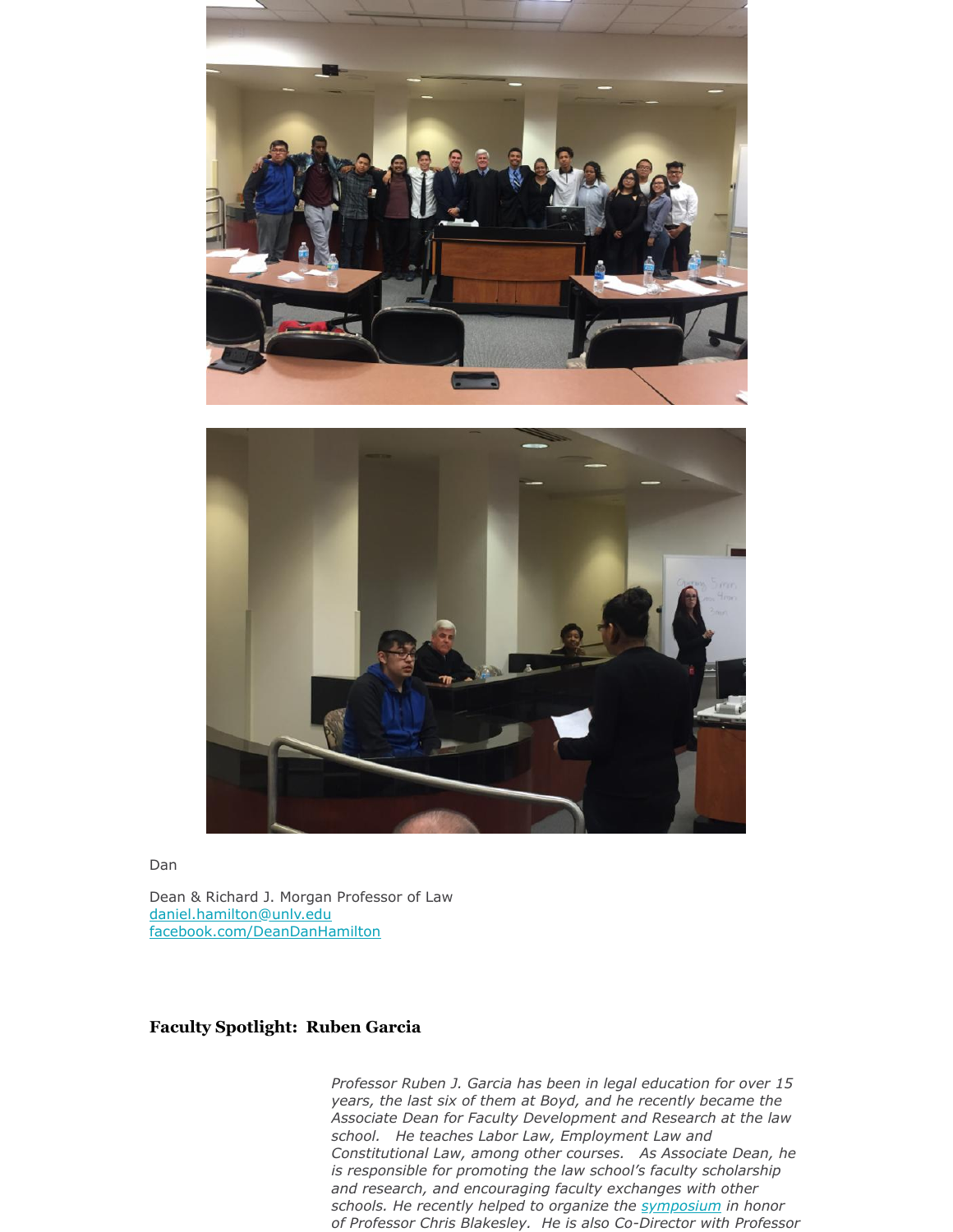

*Ann McGinley of a new Workplace Law [Concentration](http://twitter.com/UNLVWorkLawProg) at Boyd.* 

## **What's the most important thing you are working on right now?**

I am passionate about the re-introduction of the Thirteenth Amendment to the Constitution as a force for change in modern life. Most people only know about the Amendment as the end of slavery, but its language is capacious and prevents all involuntary servitude throughout the United States. This language has implications for many areas, including human trafficking,

covenants not to compete, and minimum wage laws. I am also part of an interdisciplinary project aimed at studying the past, present and future of the Thirteenth Amendment.

## **What is the most significant issue facing your field and how should it be addressed?**

The Trump Administration has begun a complete review of all federal regulations and agency actions, including many workplace regulations that were instituted during the Obama Administration. One example of these is a rule that requires companies to disclose payments made to those who directly or indirectly "persuade" their employees in their choices about union representation. I filed a **brief in the Fifth Circuit Court of Appeals on** behalf of a national group of labor law and legal ethics professors in support of the rule. We are all waiting to see what the new role of the federal government will be in regulating the workplace. One thing is certain--the need for experienced practitioners in this field is ever more important. That's why I am glad that Boyd has been a leader in this area for some time now.

## **How does your research and scholarship influence your teaching and service and vice versa?**

My research and scholarship is essential both to my teaching and to my service. One example is that my work on minimum wage and overtime law is critical to current debates about state policy on the minimum wage and changes to the federal regulations on eligibility for overtime, with regular inquiries from the [media](https://www.unlv.edu/news/expert/ruben-garcia) seeking understandable explanations about the law for the public. It is very important to stay up to date in the fastmoving worlds of workplace law and Constitutional Law. I learn a great deal from the all the amazing things done by my colleagues that I can share with students and colleagues at other institutions.

# **What is it about being a law school professor that inspires or motivates you?**

I think being part of many communities is most inspiring to me. I am part of the Boyd scholarly community which is very important to me, but I am also part of a national community of academics and lawyers engaged in a conversation about where the law is and what it ought to be. An example of this national community is the American Constitution Society [\(ACS](http://acslaw.org/)). I am a member of the ACS national [board](https://www.acslaw.org/about/leadership) and I am also an advisor to the student and lawyer chapters. I recently participated in a [debate](https://twitter.com/profrubengarcia/status/834537036501561345) in Oregon co-sponsored by the Federalist Society on the interaction between right-to-work laws and the Constitution, organized through the national network of ACS student chapters. I am glad that the ACS Chapter at Boyd and other groups have provided meaningful [opportunities](https://twitter.com/profrubengarcia/status/851127490789556224) through both events and professional networks. I think the return that Boyd provides on community building is very high and I work on increasing that every day.

# **Student Spotlight: Sarah White**

## **What was it like growing up in our great state's capital city?**

People usually say Carson City doesn't offer much, but I loved growing up in our state's capital. And while it may not have the glitz and glamour of Las Vegas or be the thrilling and awe-inspiring vacation destination that Reno provides, Carson was a fun place to be raised. I grew up outside of town where I always played outside by exploring, hiking, running, kayaking, and riding my horse, Kazzie, through the mountains. I'm thankful to have so many wonderful childhood memories.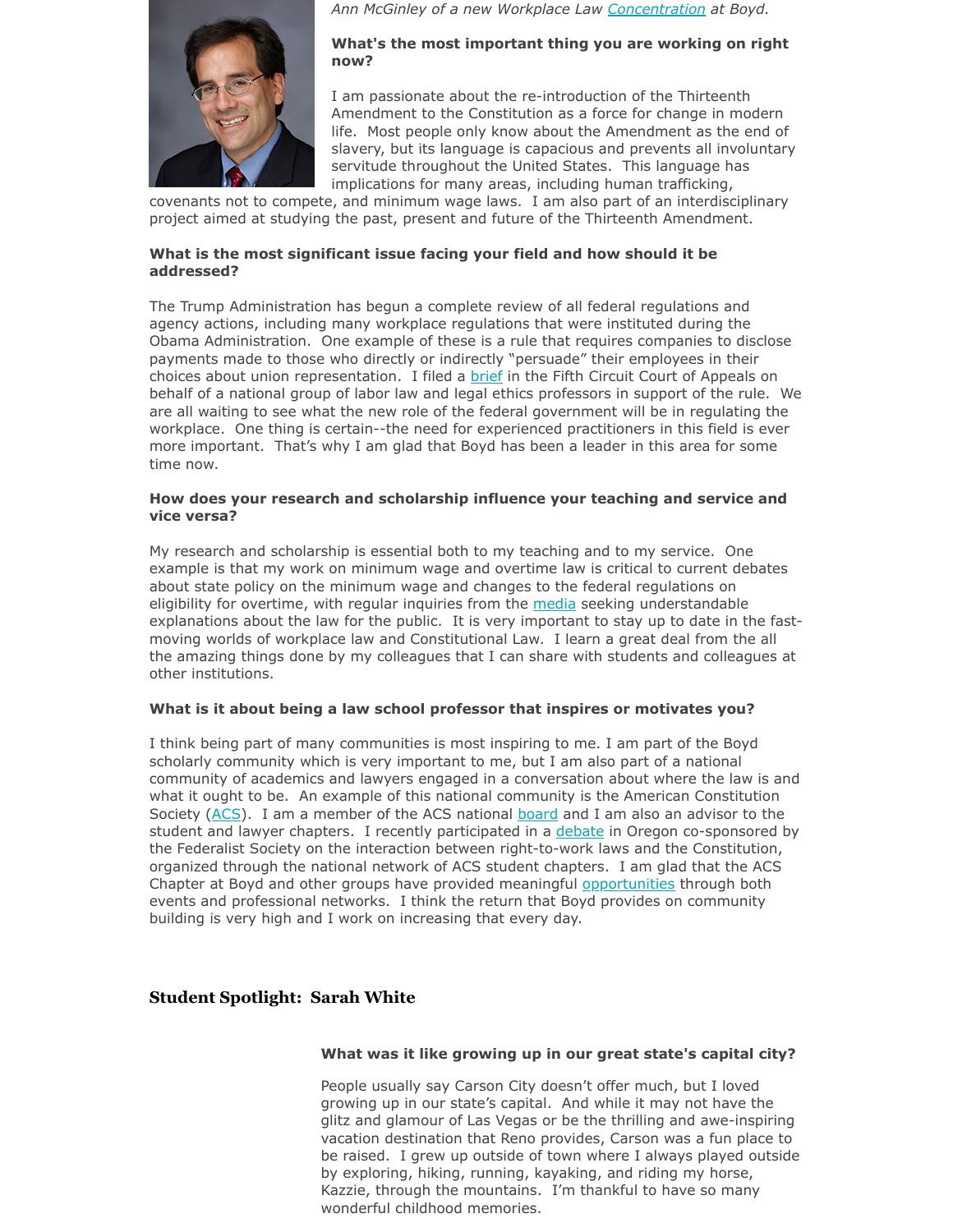

#### **How did your work in psychological counseling steer your path to law school?**

Counseling provided the opportunity to help people in a meaningful way, but I wanted to take a more active role with clients. I find fulfillment in having meaningful interactions with others, and I realized that as an attorney I could continue having those counselor-like interactions with others while also advocating on their behalf.

## **Are you getting a little sentimental as you approach graduation in May?**

I will likely be sentimental when looking back on graduation. But currently, I'm overwhelmingly excited to reach this milestone!

## **After you graduate and take the bar, what's your plan?**

I'm thrilled to clerk for Judge Douglas Herndon in the Eighth Judicial District Court the year after graduation. Afterwards, I will apply to the District Attorney's Office and to family law firms in Northern Nevada. Regardless of which position I ultimately take, I plan to also work as a mediator. After working in the mediation clinic at Boyd, I found that mediation is the perfect marriage between counseling and the law. I also plan to continue training longdistance running, to travel, and to volunteer at my church.

# **Alumni Spotlight: Keith Pickard '11**



*Keith Pickard is the Founding Member of Nevada Family Law Group, a firm dedicated to family law litigation in the areas of complex divorce, custody, child relocation, and related cases. Besides his law practice, Keith serves in the Nevada Legislature, representing Assembly District 22, for Henderson, Nevada.*

# **What brought you to Southern Nevada?**

I spent nearly 20 years in construction and development of major non-residential projects. The Del Webb Corporation originally recruited me to help plan, design, and build beautiful recreation centers and golf course clubhouses--for which they gained national recognition. I was then recruited by Toll Brothers, Inc. as an assistant vice president to help plan and

build entire communities in the Henderson area.

## **Given your established career, what prompted you to switch direction and go to law school?**

I loved my career. I enjoyed building spectacular buildings. But, in 2006, we witnessed the beginnings of the housing market collapse. Knowing I would be competing with people half my age and half my salary, I decided to go to law school. It was a wonderful experience made all the more exciting by numerous "ah-ha" moments when I understood the legal reasons why we do what we do in the construction and building industry.

## **What is one piece of advice would you give to students about to graduate from law school**?

Be open to new ideas. Get lots of varied experience in internships and externships and do not be afraid to try different areas of law. I never intended to get into family law. It was not viewed as a prestigious practice area, nor were there many firms recruiting. Initially, I thought I would go into construction law. But since the Great Recession was still in full swing, no construction firms were expanding; most were shedding lawyers when cases ended. I ended up working with a great family law firm that taught me what I needed to know to be successful. Now, almost six years later, I have my own firm and a new career I thoroughly enjoy. I am also active in bar activities and have helped draft and pass important improvements in family law. Now, I am in the legislature to do even more. So, be adaptable and open to new paths; you'll never know where you might end up.